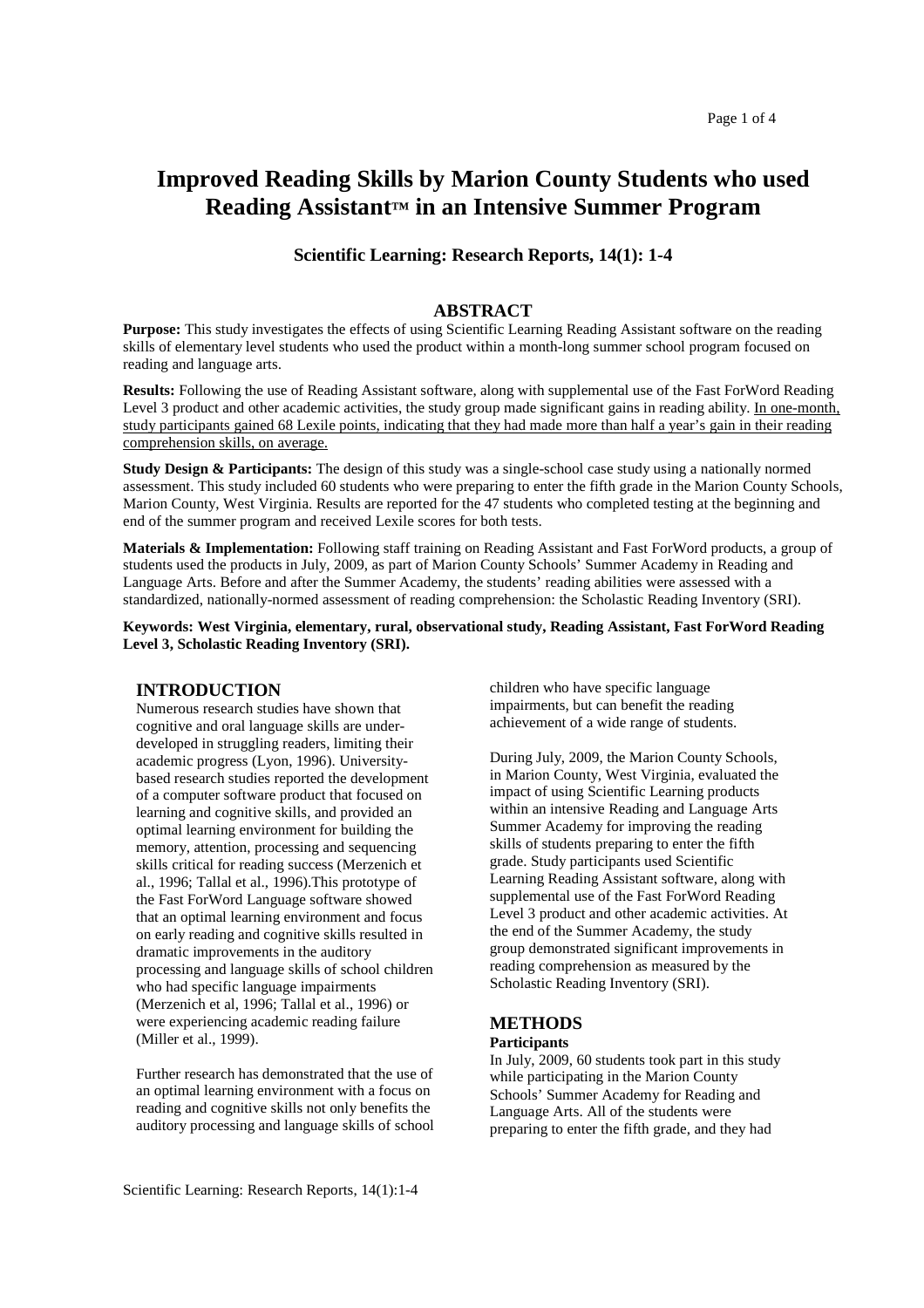been selected for the Summer Academy on the basis of test scores; as fourth graders, these students had demonstrated "partial mastery" of West Virginia's Content Standards and Objectives for Reading and Language Arts on the WESTEST-2008.

At the beginning and end of the Summer Academy, the students were assessed with the Scholastic Reading Inventory (SRI). School personnel administered the tests and reported scores for analysis.

The analyses included data from 47 students. Of the original 60 students, post-test scores were missing for nine who left the program early or were absent on the final testing day. In addition, four students did not receive Lexile scores for either their pre-test (3) or their post-test (1) because they were performing at the "Beginning Reader" level.

## **Implementation**

Educators were trained in current and established neuroscience findings on how phonemic awareness and the acoustic properties of speech impact rapid development of language and reading skills; the importance of guided oral reading practice for building reading fluency; the scientific background validating the efficacy of the products; methods for assessment of potential candidates for participation; the selection of appropriate measures for testing and evaluation; effective implementation techniques; approaches for using Progress Tracker reports to monitor student performance; and techniques for measuring the gains students have achieved after they have finished using Scientific Learning products.

#### **Materials**

The Summer Academy was focused on reading and language arts interventions. The teacher to student ratio was 1:8. Four days a week, from 8:00 AM to 1:30 PM, students worked on vocabulary development, the writing process, and reading comprehension strategies. Students also took weekly field trips. The learning interventions comprised Reading Assistant, Fast ForWord Reading Level 3, and other academic activities with a hands-on focus.

Scientific Learning Reading Assistant is a computer-based tutor for guided oral reading. Combining advanced speech recognition technology with research-based interventions, Reading Assistant helps elementary and secondary students strengthen their reading fluency, vocabulary, and comprehension skills.

Reading selections within Reading Assistant were assigned on the basis of student Lexile scores from the SRI pre-test.

The Fast ForWord products are computer-based products that combine an optimal learning environment with a focus on early reading and cognitive skills. Each product includes several exercises designed to build cognitive skills critical for all learning, such as attention and memory. These exercises simultaneously develop academic skills critical for reading, such as English language conventions, phonemic awareness, vocabulary, and comprehension.

Some of the primary skills developed by these products are outlined in Table 1. More detailed descriptions of the exercises and learning modes within each product can be found online at http://www.scientificlearning.com/exercises.



*Table 1: The Reading Assistant and Fast ForWord products work on numerous cognitive and early reading skills. The primary skills focused on by each product are noted in the table.*

## ©2010 Scientific Learning Corporation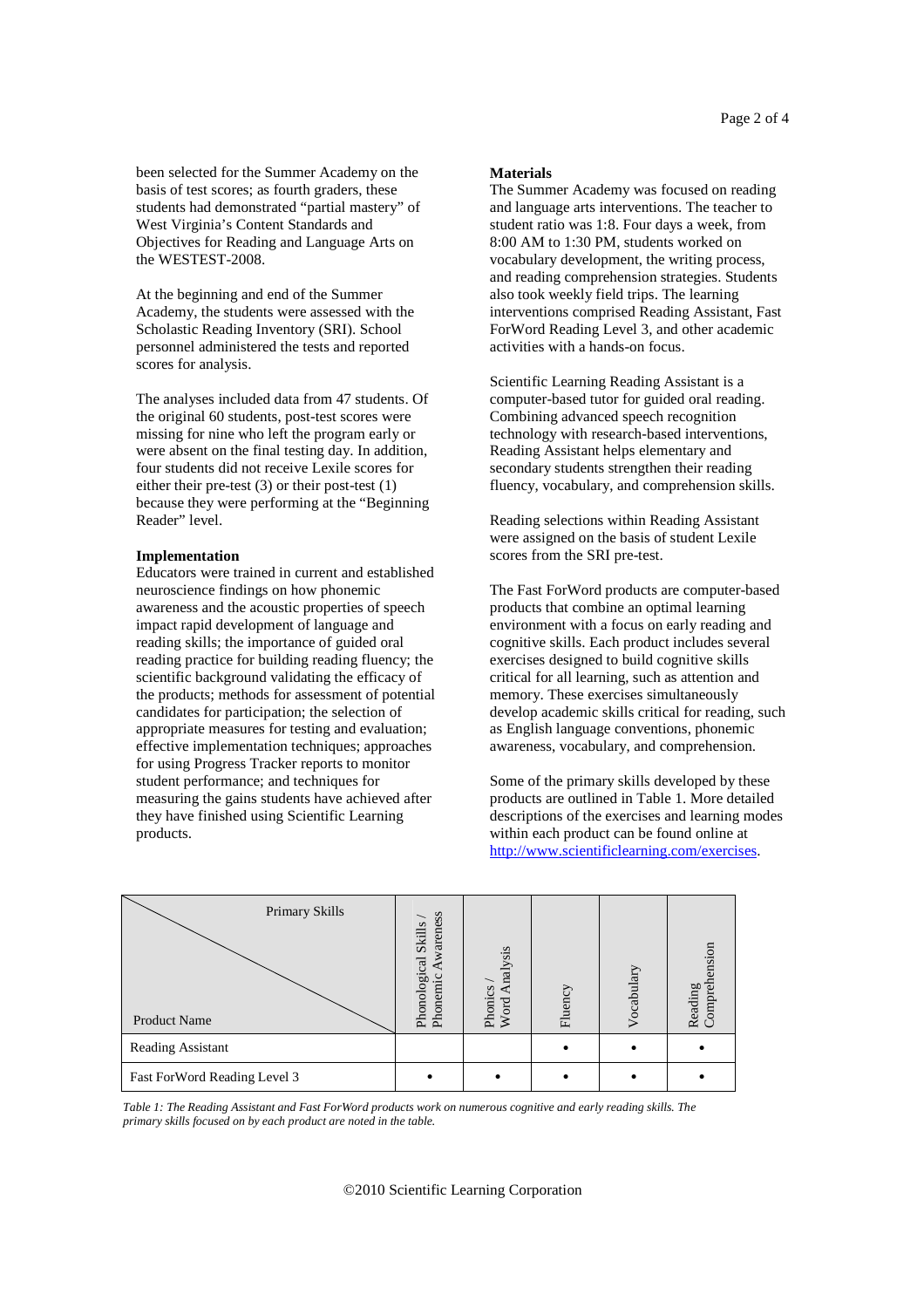#### **Assessments**

Before and after participating in the Summer Academy, student reading skills were assessed with the Scholastic Reading Inventory (SRI).

#### **Scholastic Reading Inventory (SRI):**

The SRI is a research-based, computer-adaptive reading assessment for Grades K–12 that measures students' level of reading comprehension. All SRI test questions are based on authentic text passages, both fiction and nonfiction, that increase test validity as well as student interest and motivation. The test's level of difficulty automatically adjusts in response to students' answers, resulting in fast, accurate assessment that is suitable for progress monitoring.

#### **Analysis**

Scores were reported in terms of raw scores and Lexile scores. Lexile scores were used for all analyses. Forty-seven students had Lexile scores from before and after participation available for analysis. Their scores were analyzed using a t-test. A p-value of less than 0.05 was used as the criterion for identifying statistical significance.

# **RESULTS**

#### **Participation Level**

Students worked for 30 minutes per day on Reading Assistant and 30 minutes per day on Fast ForWord Reading Level 3, three to four days per week, for four weeks. (The students' Fast ForWord use is considered supplemental because the limited time available during the Summer Academy prevented them from following the recommended protocol of 30 minutes a day, five days per week, for twelve to sixteen weeks).

#### **Assessment Results**

Forty-seven study participants took the Scholastic Reading Inventory (SRI) before and after the Summer Academy, and received Lexile scores at both time points. Table 2 and Figure 1 show average Lexile scores before and after the study group used Reading Assistant software as part of their summer program.

| Measure | <b>Before</b> |    | After |      |
|---------|---------------|----|-------|------|
|         | Mean          | SЕ | Mean  | SЕ   |
| SR 1    | 537           | ົາ | 605.4 | 19.6 |

*Table 2. Lexile scores before and after Reading Assistant participation within a summer school program. Mean scores and standard errors are shown for 47 students who took the Scholastic Reading Inventory (SRI) and received Lexile scores at the beginning and end of the summer program.* 



*Figure 1. On average, students demonstrated significantly improved reading comprehension, following Reading Assistant participation with supplemental use of Fast ForWord Reading 3 in a summer program for reading and language arts. Results from 47 students are shown.*

For descriptive purposes, it is possible to characterize these results more fully, based on the normative information that is available. MetaMetrics, makers of the Lexile scale, has published a table of interquartile norms for each grade at mid-year. These norms show the range of Lexile scores found for students between the  $25<sup>th</sup>$  and  $75<sup>th</sup>$  percentile in reading. Table 3 shows an excerpt of that table for grades 4 and 5.

| Grade | Interquartile Range (Mid-year) |
|-------|--------------------------------|
|       | 445L to 810L                   |
|       | 565L to 910L                   |

*Table 3. Lexile Reader Measures typical of readers performing between the 25th and 75th percentiles in grades 4 and 5.*

This table indicates that in the year between  $4<sup>th</sup>$  grade and  $5<sup>th</sup>$  grade, the middle 50% of students is expected to gain 100 to120 points. The study group was in the grade range of these norms, and their average score (prior to intervention) fell within the interquartile range for 4<sup>th</sup> graders, so it is reasonable to compare their average gain of 68 points to the expected yearly gain of 100 to 120 points.

This comparison indicates that the study participants gained more than half a year in reading comprehension after just one month of Reading Assistant use in a summer program with supplemental Fast ForWord Reading Level 3 participation and other reading and language arts activities.